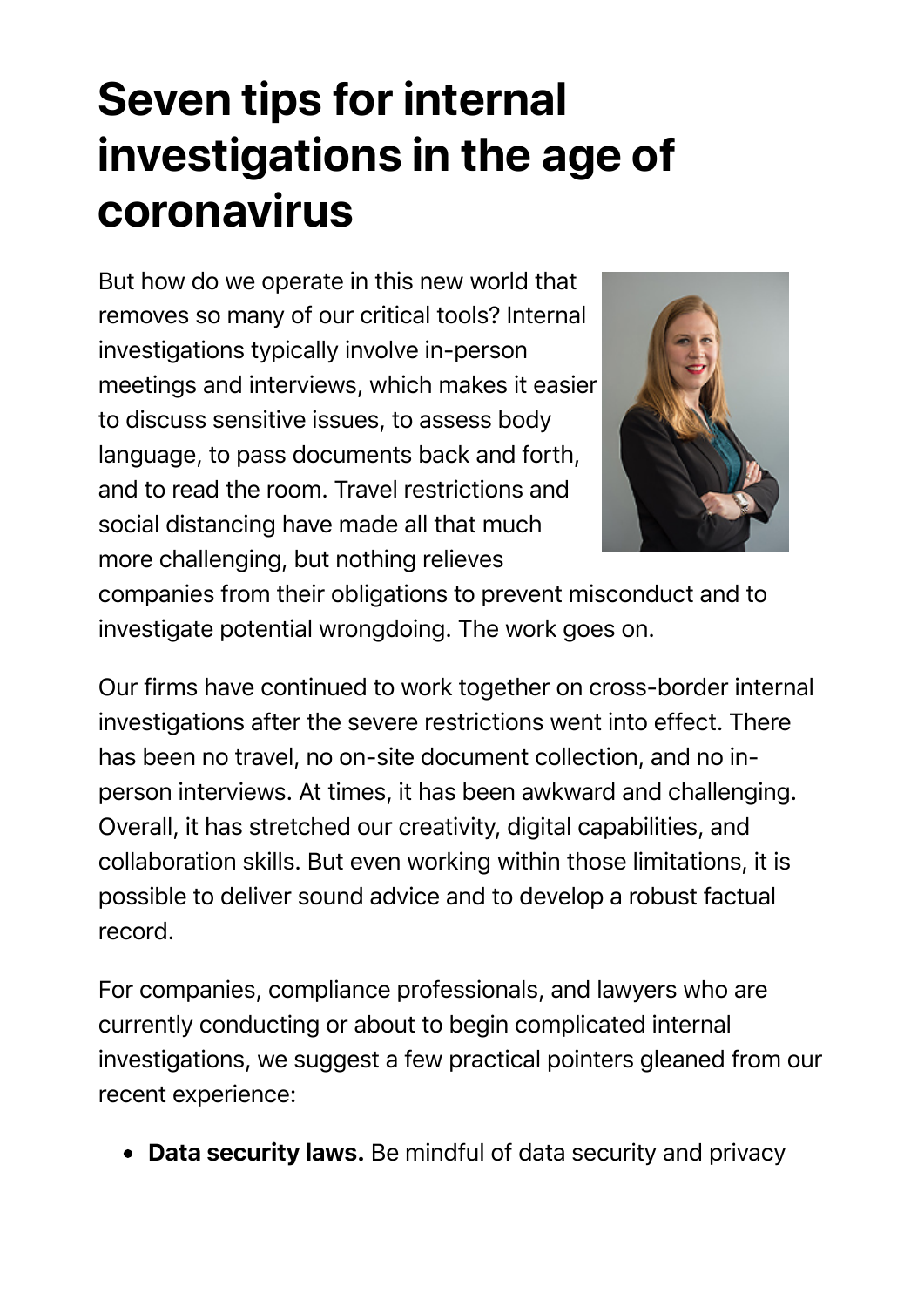laws affecting electronic data transfer and telephone and video conferences. With the wider use and first-time use by some of electronic tools, remember that legal prohibitions do not recognize the extreme circumstances of the coronavirus. Your interviews from outside the borders of some countries may violate the criminal laws of that country.



- Digital dangers. Hackers and phishers have a lot of time on their hands and are making full use of it. Be especially careful to maintain rigorous data security, particularly working from home offices. This might mean using a virtual private network to connect devices to the internet versus your internet service provider.
- IT professionals. Because it may be difficult to send ediscovery vendors onsite to collect documents, consider enlisting the company's IT professionals to do the collection. If chain of custody is a concern, consider granting external counsel or their vendors temporary access to run and save searches on the company's servers. Responsive documents can then be uploaded to an e-discovery vendor's platform via FTP. Afterwards, conduct an interview of relevant IT personnel to ensure a contemporaneous record of the technical environment and measures taken to ensure the integrity of the data collection.
- Adjust to current realities. Recognizing that these are extraordinary times is an important part of creating a cohesive team. To promote the kinds of communication that tend to occur organically in an office, schedule daily "check-in" video calls for the legal and compliance teams, welcoming kids and pets.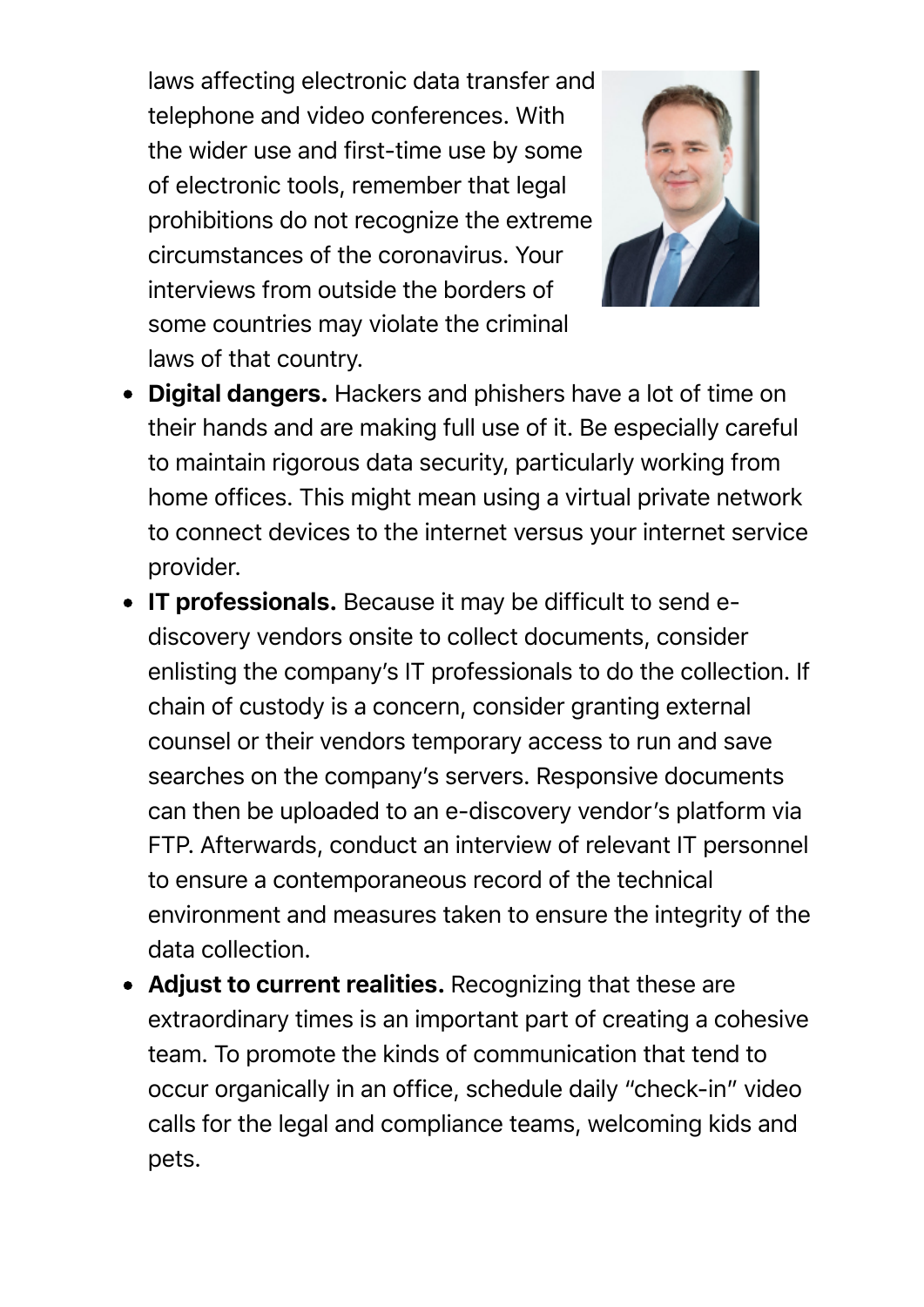- Confidentiality still matters. Family members and roommates are not members of the investigative team and are not within the circle of privileged and confidential communications. Exercise care that interviews are not overheard by others and that screens and desks do not contain confidential information.
- Conduct interviews by videoconference. The technology has never been easier, but it is critical that the investigations team be fully proficient in advance of the interviews. When choosing an app, make sure that it provides good audio and video quality and complies with relevant security and data privacy laws. The "share screen" functionality in your videoconferencing app should allow read-only review so that the team can discuss documents during interviews. It also has the added benefit of focusing all participants on specific sections of documents as the interviewer asks about them.
- Make the best of it. Acknowledge the strangeness of conducting interviews in what would ordinarily be private spaces. Ensure that the interviewee is comfortable, but also understands the gravity and formality of the interview. It is possible that conducting interviews at home, during convenient times, may actually facilitate more relaxed and productive interviews.

Starting in February, we knew that we would have to approach investigations differently. What surprised us most was how much of our work felt routine. We have continued to review thousands of documents, conduct numerous interviews, engage with appropriate stakeholders, and do our best to deliver the results of our investigation within the challenging time frames requested by our clients. Like everyone else, we hope to soon conduct our work in a world free of coronavirus. But in the meantime, we have no choice but to rely on a new set of tools and practices to help our clients